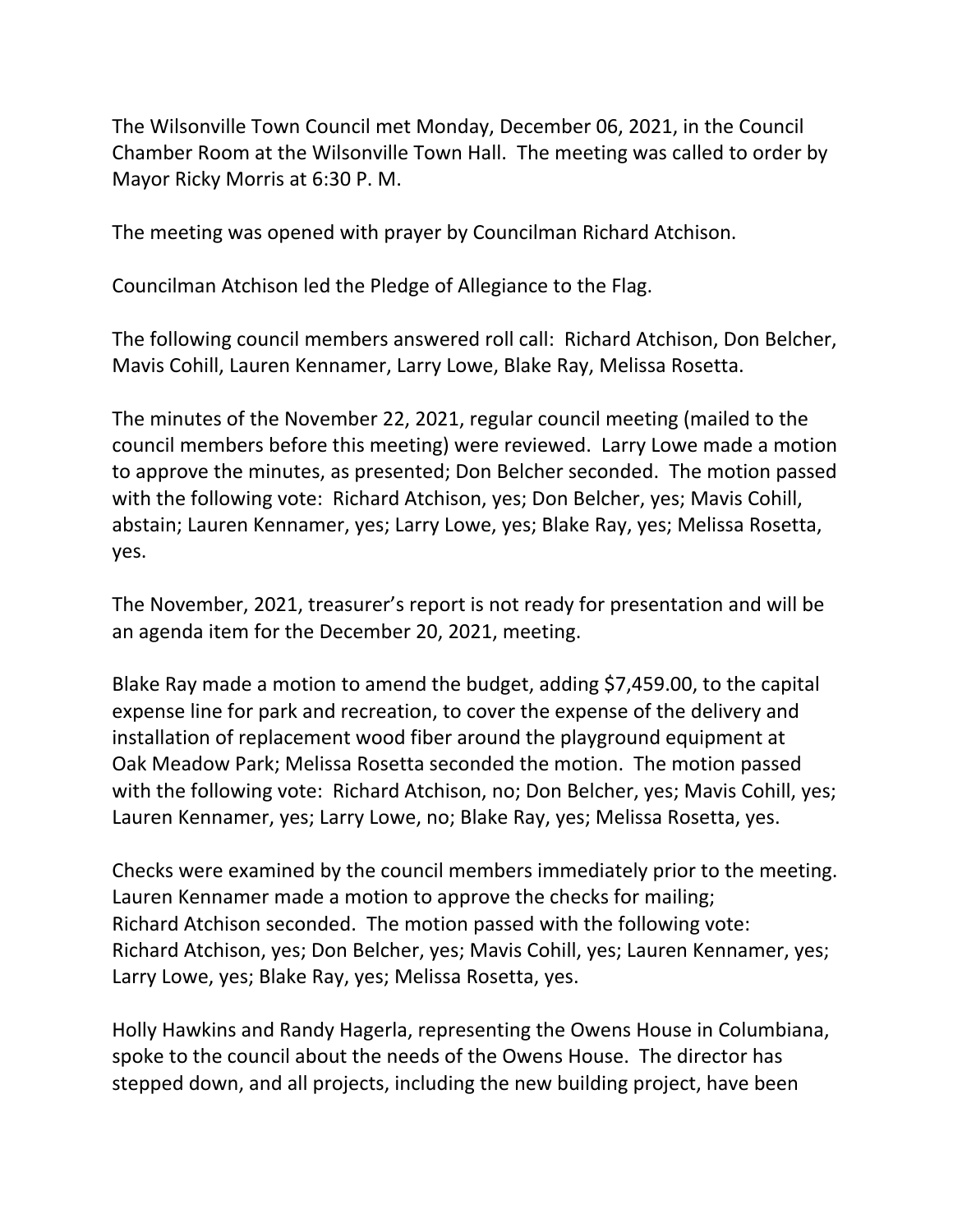canceled until money lost during the Covid19 Pandemic can be recouped. Pamphlets were handed out to the council members explaining the decreases in state and federal funding. There are more children in need of their services, but funds are low. Richard Atchison asked how much they would like the Town to donate; they would like a percentage of the Covid Relief Fund money the Town received. Blake Ray asked if only Shelby County uses their services; other counties share, as well. Mavis Cohill would like to tour the Owens House; she was advised to call before coming.

## Mayor/Council Comment

The mayor thanked everyone who helped with the Christmas Parade.

Blake Ray reported on the storm shelter situation. The manager of Safe-T Shelter from Hartselle, Alabama, would like to come look at the site behind Fire Station Number 1. Don Belcher asked if we would get a better deal if we did two shelters at the same time. Larry Lowe stated a shelter will be needed on the other side of the railroad tracks. The question was asked about ownership of property next to Fire Station Number 2. Roger Perry stated the Town owns that property. Richard Atchison stated the problem there is there is no parking space and the ground is low and wet.

Melissa Rosetta said the Fine Arts Club will be sponsoring Wreaths Across America, Saturday, December 18, beginning at 11:00 A. M., at the Wilsonville Baptist Church Gym. The mayor and council members are invited and encouraged to attend. If everyone could please let her know, ahead of time, whether or not they will be attending; she needs to know who will be there.

Melissa also announced Blake Ray was named Teacher of the Year for Shelby County.

Councilwoman Rosetta attended the annual RSVP Luncheon. Ten year pins were awarded to the following Wilsonville residents: Linda Bell, Terry Bell, Dianne Dill, Donna Harper, Jim Harper, Anne Phelps, Don Powers, Joyce Saxon, Karen Stamps, and Steven Stamps. The Wilsonville United Methodist Church received a plaque for 5,904 hours of volunteer work.